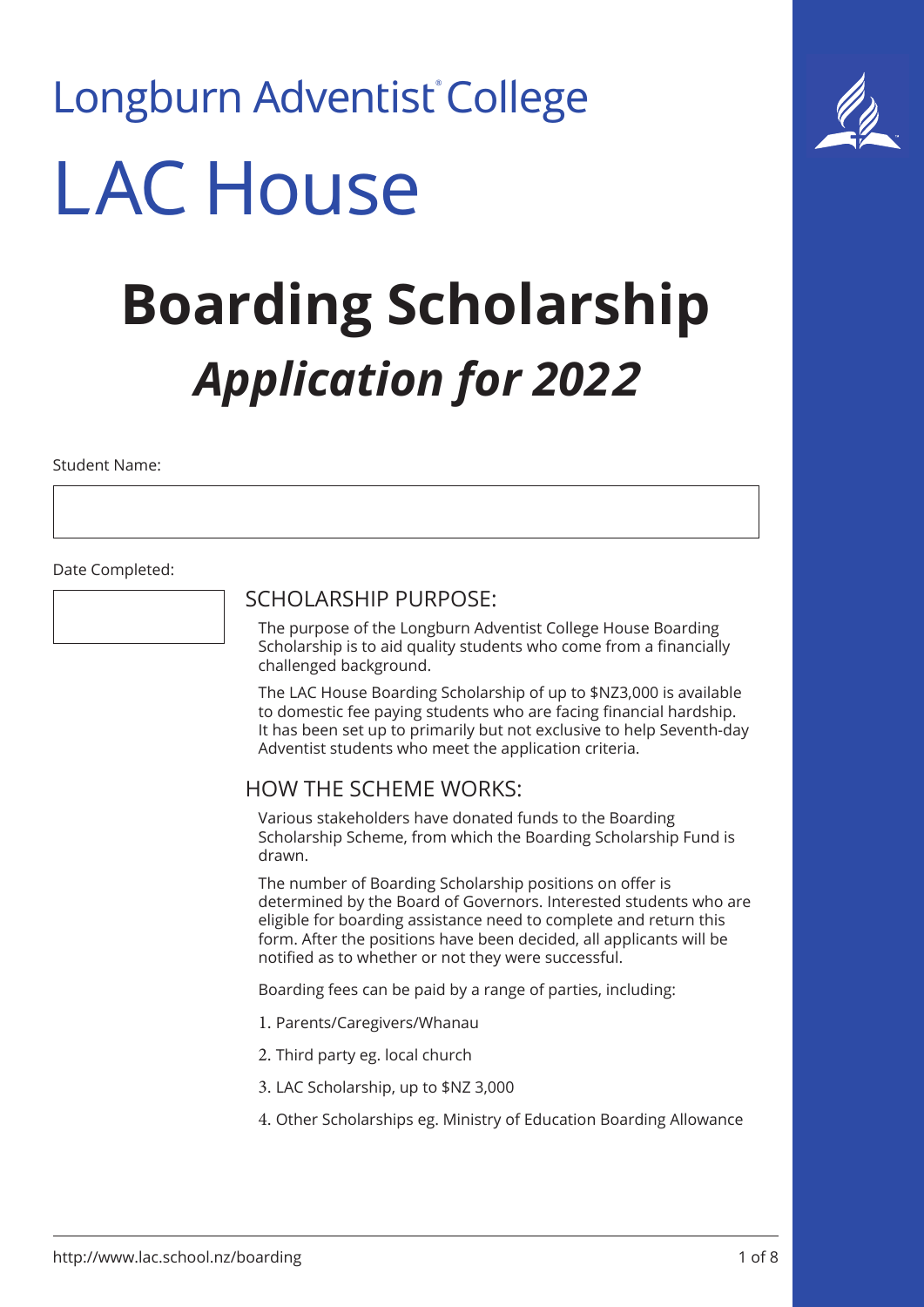# LAC HOUSE BOARDING FEE

For a full break down of the LAC Fees and policy, please refer to the LAC Fees and Donations Guide† (available on LAC's wesbite).

Please note, the Boarding Scholarship Fund is only available to domestic students (not International feepaying).

Total Annual Boarding Fee: **\$13,508.88**

† Longburn Adventist College reserves the right to change and amend the LAC Fees at any time without any written or verbal notification. We understand that students in Years 11, 12 & 13 leave at different times in Term 4, depending on exam timetables. All relevant fees stated in this document must be cleared by the end of the academic year, according to the LAC Debtors' Policy.

# TERMS & CONDITIONS:

- The Board of Governors will determine the number of scholarship positions annually.
- All scholarships are for the duration of one academic year and each student may recieve may only one per year.
- If a student wishes to be reconsidered for a scholarship position, they must reapply by the application closing date.
- Scholarships are not transferable.
- The recipient must be from Australia, New Zealand, Cook Islands, Niue or Tokelau and a regular attendee of a Christian church.
- The scholarship is awarded subject to the applicant meeting normal admission requirements, and will be implemented once all application procedures are finalised.
- The scholarship is credited to the recipient's account during Term 4 of the year that they were awarded the scholarship for and cannot be redeemed for cash, in part or in whole.
- A Third Party is defined as any person/s or entity that is not directly involved in the transaction but is responsible for their delegated share of the student fees.
- The Parents/Caregivers are obligated to pay all required Attendance Dues to the NZSDA Schools Association as well as the NCEA fee if the student is in Year 11 to 13.
- An initial deposit of \$NZ 1,000 is to be paid by the parent or caregiver or third party or local church before the school year starts. The remainder can be paid in instalments throughout the remainder of the school year by direct debit or automatic payments. The rate must clear the full boarding fees owed by the conclusion of the academic year.
- The third party or local church contribution may be spread over the school year by direct debit/ automatic payments. The rate must clear the full boarding fees owed by the student's family by the conclusion of the academic year.
- In situations where the student leaves LAC for disciplinary reasons, all parties are liable for their contributions up to the end of the school term in which the student left the college.
- In situations where the student leaves LAC for any reason other than disciplinary reasons before completing the academic year, all parties are liable for their contributions up to the end of the school term in which the student left the College.
- If boarding fee payments are missed or late, the payee will be notified and dealt with according to the Longburn Adventist College Debtors' Policy.
- Each term, the Board of Governors will reevaluate if the student is still meeting the scholarship criteria. If the conditions of the scholarship are no longer being met at this time, the scholarship may be discontinued.
- If payment of the full scholarship places the recipient's account in credit at the end of the year, the excess funds will be applied to the recipient's account in the following year.
- All recipients should be of good standing in the community. Scholarships or part thereof may be revoked at the discretion of the Board of Governors or Board of Trustees, where the recipient brings the name of Longburn Adventist College into disrepute.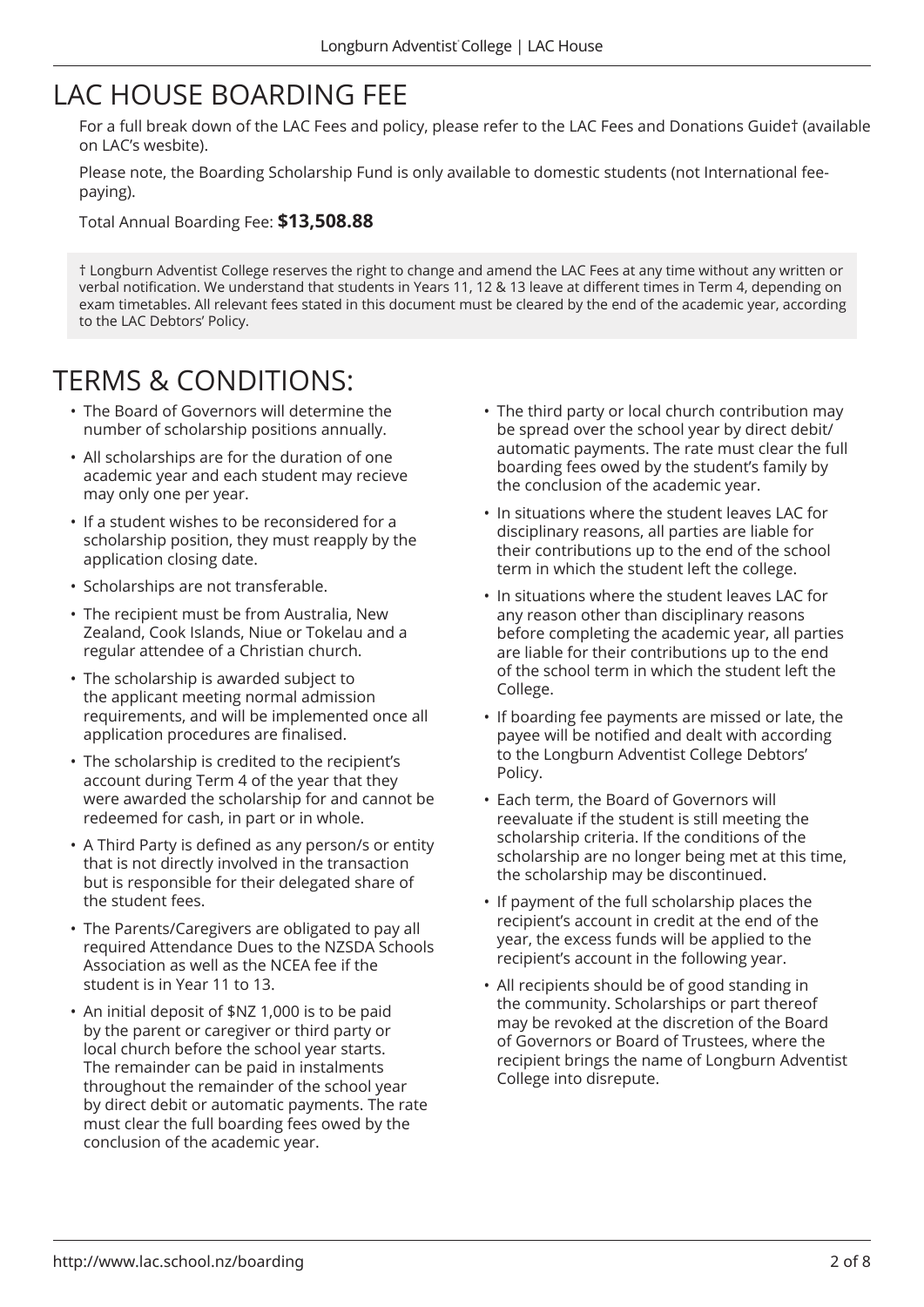# FEE BREAK-UP IN ORDER OF PAYMENT

| DAY SCHOOL<br>& OTHER COSTS | <b>First</b>  | Parent/caregiver/third party/local church to pay.<br>\$NZ 1,000 deposit required before school begins.                            |
|-----------------------------|---------------|-----------------------------------------------------------------------------------------------------------------------------------|
| <b>BOARDING</b>             | <b>Second</b> | Parent/caregiver/third party/local church/ other scholarship to pay.<br>Paid as a lump sum or as instalments throughout the year. |
|                             | <b>Third</b>  | LAC Boarding Scholarship<br>Up to \$NZ 3,000 scholarship that is paid in Term 4 of the academic year.                             |

#### FEES TERMS & CONDITIONS:

For a detailed costing of LAC Boarding and Day School Fees, refer to the current Fee & Donations Guide.

### APPLICATION DETAILS:

- Applications are to be submitted on the Longburn Adventist College Boarding Scholarship Application Form.
- Application closing dates will be advertised during Term 3 of the current year. Applications received after the closing date may be accepted at the discretion of the Boarding Scholarship Committee.
- Applicants are encouraged to complete the application thoroughly.

#### AWARD PROCESS:

The LAC Boarding Scholarship Committee will consider all applications submitted on a case-by-case basis. No assurances or promises will be given until the Boarding Scholarship Committee considers each application. The Principal on behalf of the Boarding Scholarship Committee will reply to all applications in writing.

## APPLICATIONS FOR 2022 CLOSE: **16th December 2021**

## POST OR EMAIL APPLICATIONS TO:

- Post: Administrative Assistant Longburn Adventist College PO Box 14001 LONGBURN 4866 New Zealand
- Email: info@lac.school.nz

Please read this application form carefully to ensure that you complete all necessary sections and provide the required documentation. All questions within each section must be answered.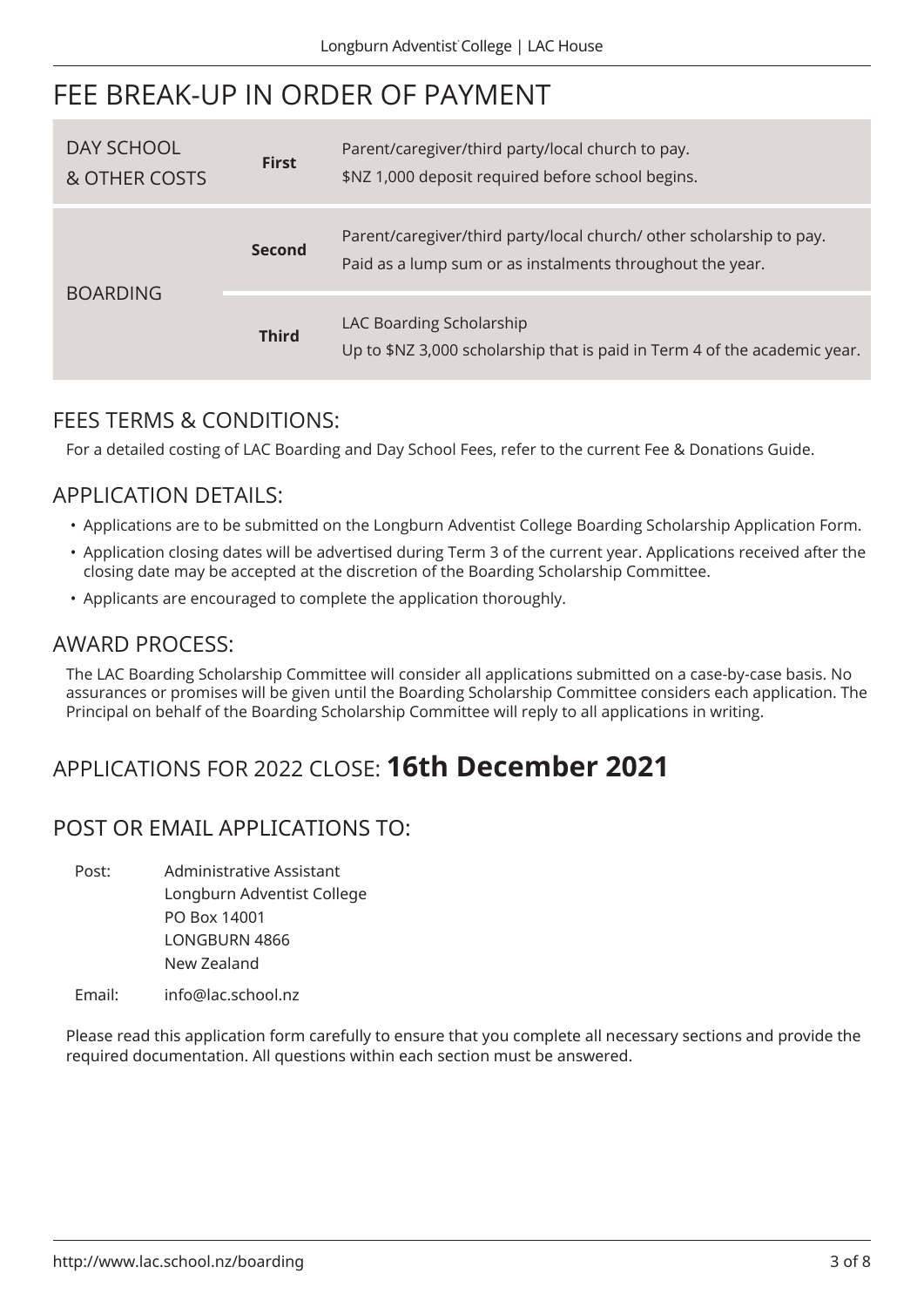## PERSONAL DETAILS:

| Gender:     Male     Female                                                           |  |  |  |  |  |
|---------------------------------------------------------------------------------------|--|--|--|--|--|
|                                                                                       |  |  |  |  |  |
| Please indicate your citizenship:                                                     |  |  |  |  |  |
| New Zealand Citizen<br><b>New Zealand Resident</b><br>the contract of the contract of |  |  |  |  |  |
|                                                                                       |  |  |  |  |  |
|                                                                                       |  |  |  |  |  |
|                                                                                       |  |  |  |  |  |
|                                                                                       |  |  |  |  |  |
|                                                                                       |  |  |  |  |  |
|                                                                                       |  |  |  |  |  |
|                                                                                       |  |  |  |  |  |

## REFEREES

Please include two referees and expect either or both to be contacted. Any information collected will remain confidential and no written record will retained after the application process is completed.

| <b>Referee 1</b> |                                                 |
|------------------|-------------------------------------------------|
|                  | Relationship to student _______________________ |
|                  |                                                 |
| <b>Referee 2</b> |                                                 |
|                  |                                                 |
|                  |                                                 |
|                  |                                                 |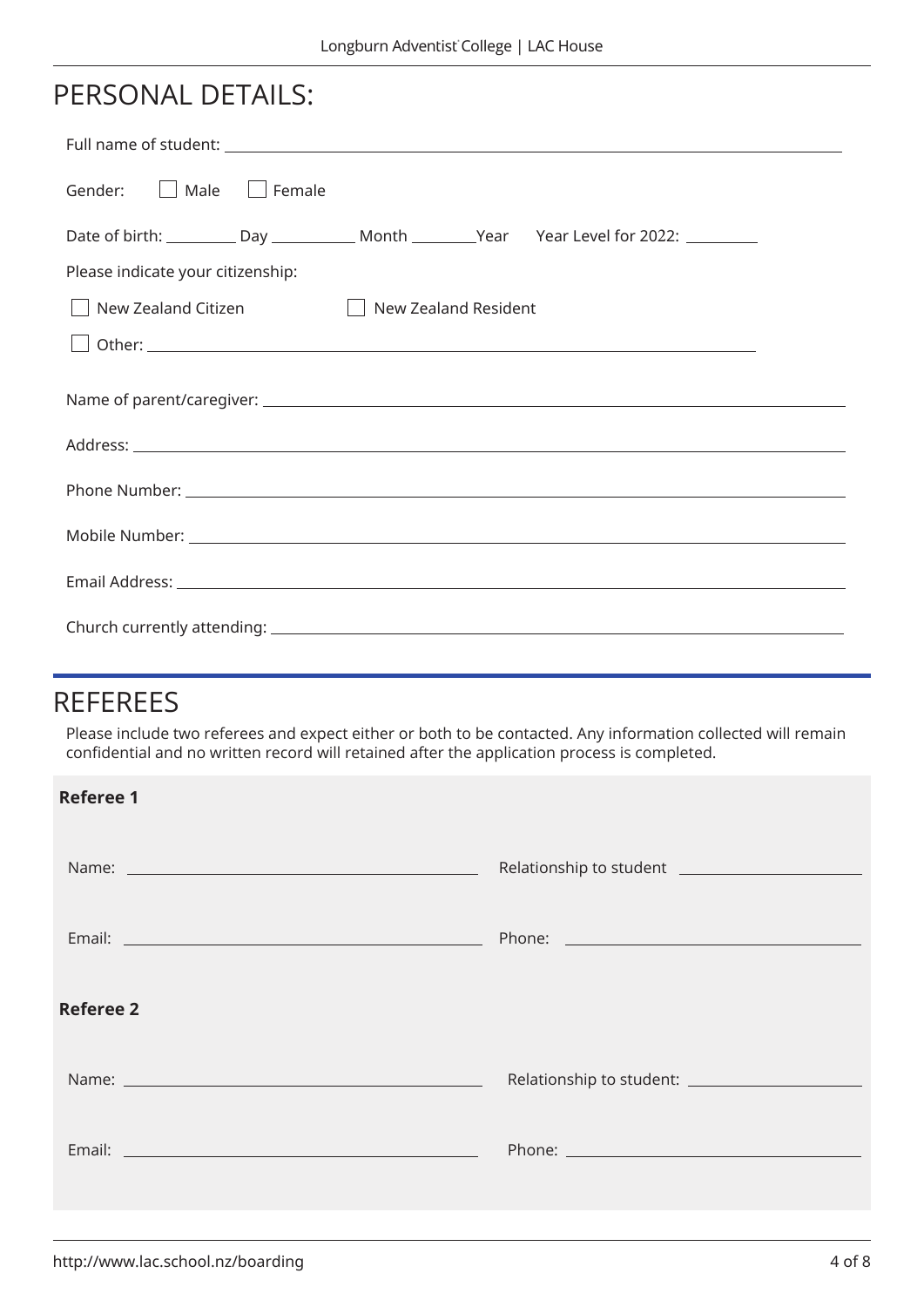## FINANCIAL CIRCUMSTANCES

(to be completed by the Parent/Caregiver)

In terms of your financial circumstances, please tell us 'your story'.

You may wish to include:

- Your income earned
- Your financial responsibilites eg. Number of children you care for
- Any specific information eg. A child with special needs
- Remote living circumstances
- Legal proceedings eg. Restraining order

Please appreciate that while it may be difficult to share personal details, it is important for the Boarding Scholarship Committee to make informed decisions.

If more space is needed, please feel free to use the backpage of this application booklet.

#### **ALL INFORMATION IS TREATED AS CONFIDENTIAL**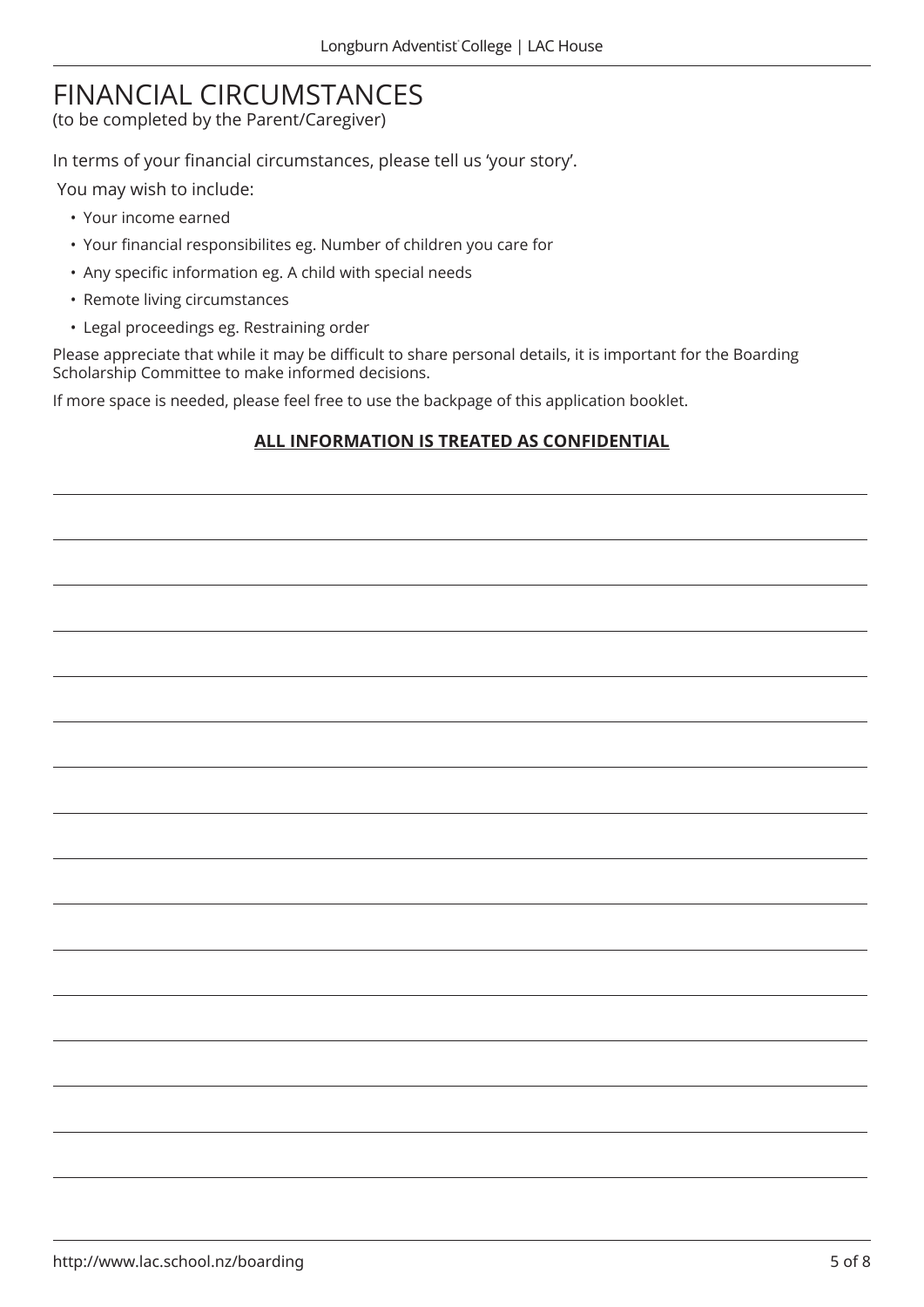| $\overline{\phantom{0}}$ |
|--------------------------|
|                          |
|                          |
| $\overline{\phantom{0}}$ |
| —                        |
| $\overline{\phantom{0}}$ |
|                          |
| $\overline{\phantom{0}}$ |
|                          |
|                          |
|                          |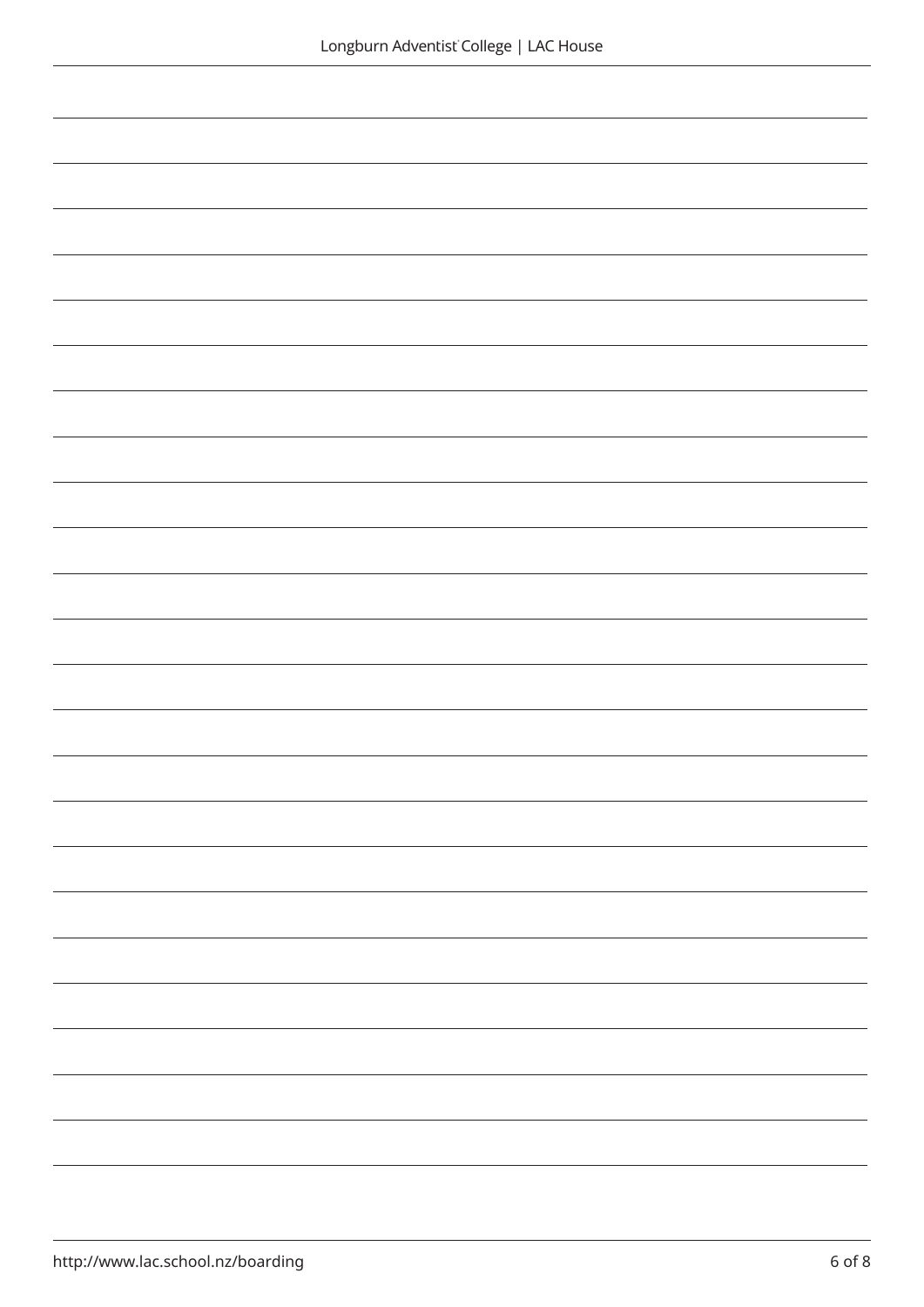## CAREGIVER & STUDENT DECLARATION:

- We have read the details of the LAC Boarding Scholarship Scheme and believe that we are eligible to apply under the conditions of the scheme.
- We accept the conditions outlined and agree to pay the \$NZ 1,000 deposit before the school year begins as well as our portion of the day school attendance dues and boarding fees as outlined, if our application is successful.
- We declare that, to the best of our knowledge and belief, all the information that we have provided is true and correct.

*Signed:* Parent/Caregiver: Student: Date: